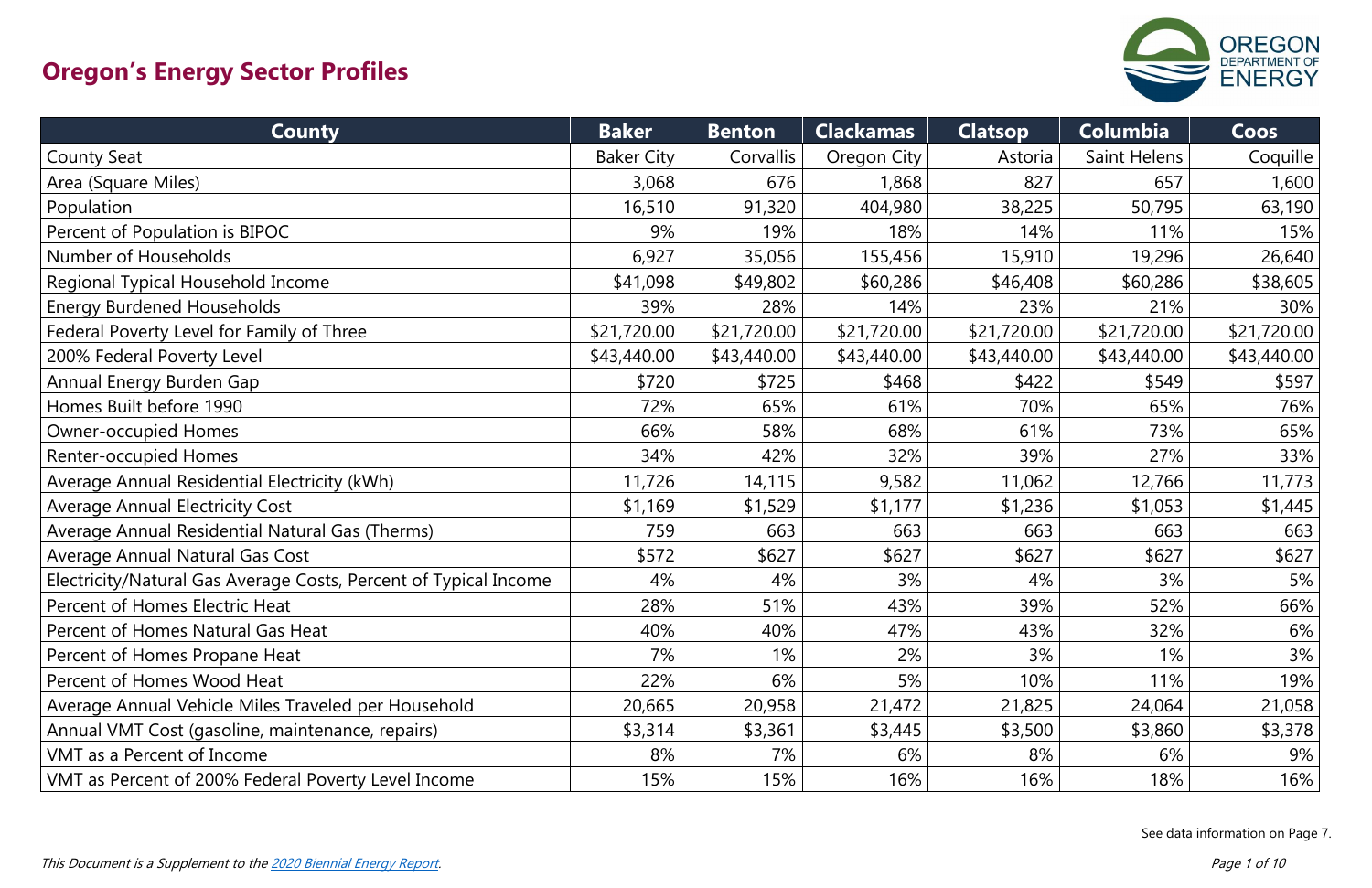| <b>County</b>                                                    | <b>Crook</b> | <b>Curry</b> | <b>Deschutes</b> | <b>Douglas</b> | <b>Gilliam</b> | <b>Grant</b> |
|------------------------------------------------------------------|--------------|--------------|------------------|----------------|----------------|--------------|
| <b>County Seat</b>                                               | Prineville   | Gold Beach   | <b>Bend</b>      | Roseburg       | Condon         | Canyon City  |
| Area (Square Miles)                                              | 2,980        | 1,627        | 3,018            | 5,037          | 1,204          | 4,529        |
| Population                                                       | 21,580       | 22,600       | 176,635          | 110,395        | 1,980          | 7,410        |
| Percent of Population is BIPOC                                   | 12%          | 14%          | 12%              | 12%            | 12%            | 8%           |
| Number of Households                                             | 9,339        | 10,440       | 72,471           | 45,026         | 848            | 3,294        |
| Regional Typical Household Income                                | \$37,106     | \$40,884     | \$51,223         | \$41,312       | \$44,293       | \$38,406     |
| <b>Energy Burdened Households</b>                                | 42%          | 24%          | 27%              | 28%            | 38%            | 39%          |
| Federal Poverty Level for Family of Three                        | \$21,720.00  | \$21,720.00  | \$21,720.00      | \$21,720.00    | \$21,720.00    | \$21,720.00  |
| 200% Federal Poverty Level                                       | \$43,440.00  | \$43,440.00  | \$43,440.00      | \$43,440.00    | \$43,440.00    | \$43,440.00  |
| Annual Energy Burden Gap                                         | \$758        | \$412        | \$731            | \$479          | \$822          | \$885        |
| Homes Built before 1990                                          | 51%          | 64%          | 40%              | 69%            | 76%            | 75%          |
| <b>Owner-occupied Homes</b>                                      | 69%          | 65%          | 65%              | 67%            | 61%            | 72%          |
| <b>Renter-occupied Homes</b>                                     | 33%          | 35%          | 35%              | 33%            | 39%            | 28%          |
| Average Annual Residential Electricity (kWh)                     | 16,913       | 11,773       | 16,913           | 12,968         | 13,205         | 11,726       |
| <b>Average Annual Electricity Cost</b>                           | \$1,464      | \$1,445      | \$1,464          | \$1,387        | \$1,396        | \$1,169      |
| Average Annual Residential Natural Gas (Therms)                  | 759          |              | 759              | 585            |                |              |
| <b>Average Annual Natural Gas Cost</b>                           | \$572        |              | \$572            | \$634          |                |              |
| Electricity/Natural Gas Average Costs, Percent of Typical Income | 5%           | 4%           | 4%               | 5%             | 3%             | 3%           |
| Percent of Homes Electric Heat                                   | 47%          | 80%          | 47%              | 55%            | 54%            | 31%          |
| Percent of Homes Natural Gas Heat                                | 24%          | 1%           | 38%              | 25%            | 3%             | $2\%$        |
| Percent of Homes Propane Heat                                    | 6%           | 3%           | 3%               | $1\%$          | 14%            | 6%           |
| Percent of Homes Wood Heat                                       | 19%          | 14%          | 10%              | 15%            | 9%             | 40%          |
| Average Annual Vehicle Miles Traveled per Household              | 21,237       | 19,435       | 22,106           | 21,260         | 22,893         | 22,189       |
| Annual VMT Cost (gasoline, maintenance, repairs)                 | \$3,421      | \$3,117      | \$3,545          | \$3,409        | \$3,671        | \$3,559      |
| <b>VMT</b> as a Percent of Income                                | 9%           | 8%           | 7%               | 8%             | 8%             | 9%           |
| VMT as Percent of 200% Federal Poverty Level Income              | 16%          | 14%          | 16%              | 16%            | 17%            | 16%          |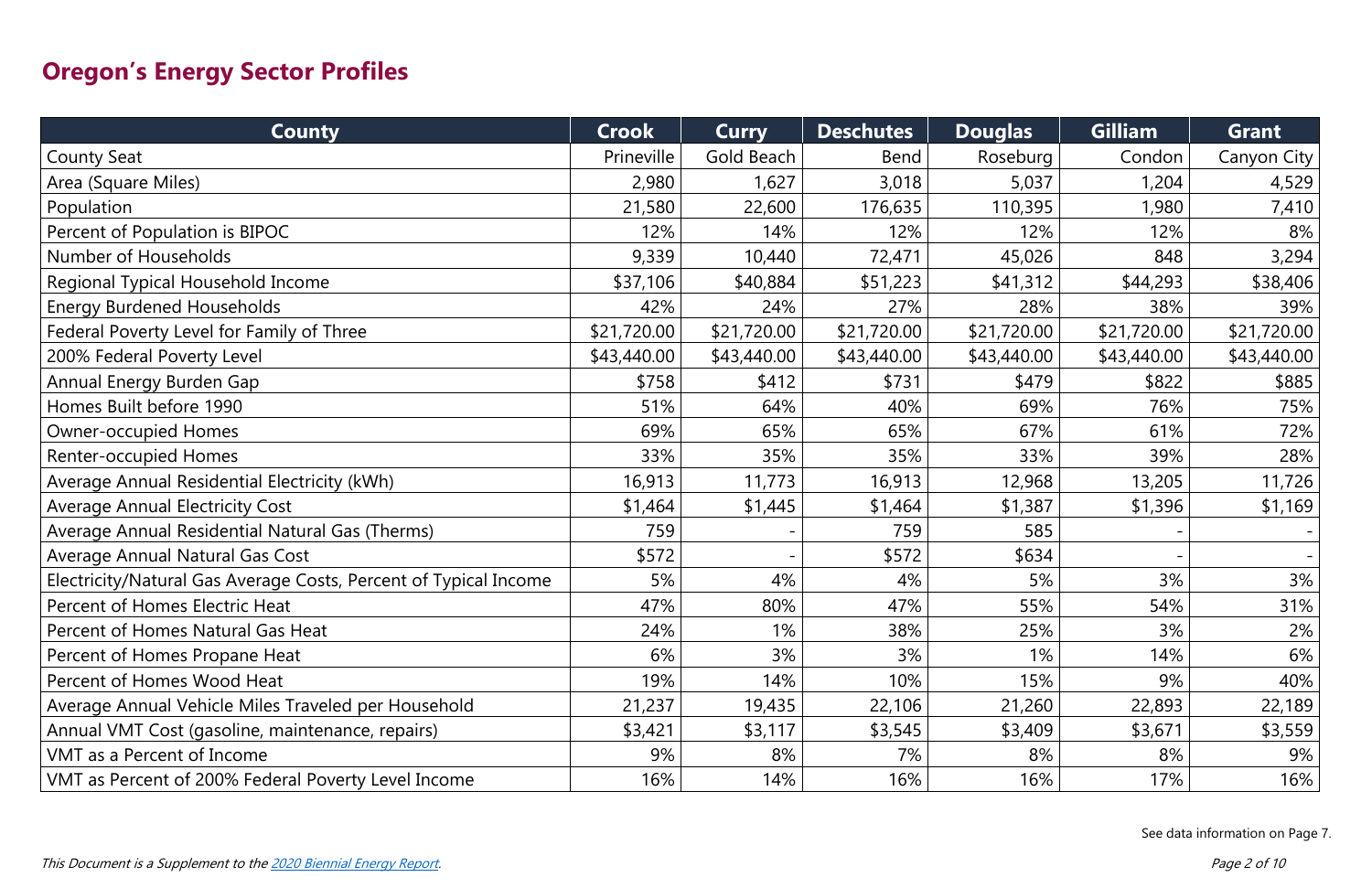| <b>County</b>                                                    | <b>Harney</b> | <b>Hood</b>       | <b>Jackson</b> | <b>Jefferson</b> | <b>Josephine</b>   | <b>Klamath</b> |
|------------------------------------------------------------------|---------------|-------------------|----------------|------------------|--------------------|----------------|
| <b>County Seat</b>                                               | <b>Burns</b>  | <b>Hood River</b> | Medford        | Madras           | <b>Grants Pass</b> | Klamath Falls  |
| Area (Square Miles)                                              | 10,135        | 522               | 2,785          | 1,781            | 1,640              | 5,945          |
| Population                                                       | 7,320         | 24,735            | 213,765        | 22,790           | 84,675             | 67,410         |
| Percent of Population is BIPOC                                   | 13%           | 36%               | 19%            | 40%              | 13%                | 22%            |
| Number of Households                                             | 3,157         | 8,539             | 87,417         | 7,892            | 35,978             | 27,402         |
| Regional Typical Household Income                                | \$37,580      | \$55,827          | \$44,028       | \$43,366         | \$37,665           | \$40,336       |
| <b>Energy Burdened Households</b>                                | 40%           | 21%               | 27%            | 40%              | 34%                | 46%            |
| Federal Poverty Level for Family of Three                        | \$21,720.00   | \$21,720.00       | \$21,720.00    | \$21,720.00      | \$21,720.00        | \$21,720.00    |
| 200% Federal Poverty Level                                       | \$43,440.00   | \$43,440.00       | \$43,440.00    | \$43,440.00      | \$43,440.00        | \$43,440.00    |
| Annual Energy Burden Gap                                         | \$1,274       | \$671             | \$557          | \$1,145          | \$619              | \$777          |
| Homes Built before 1990                                          | 74%           | 63%               | 61%            | 55%              | 66%                | 69%            |
| <b>Owner-occupied Homes</b>                                      | 69%           | 65%               | 62%            | 62%              | 66%                | 65%            |
| <b>Renter-occupied Homes</b>                                     | 33%           | 35%               | 38%            | 38%              | 34%                | 33%            |
| Average Annual Residential Electricity (kWh)                     | 11,726        | 16,100            | 11,062         | 16,913           | 11,062             | 11,062         |
| <b>Average Annual Electricity Cost</b>                           | \$1,169       | \$1,334           | \$1,236        | \$1,464          | \$1,236            | \$1,236        |
| Average Annual Residential Natural Gas (Therms)                  |               | 663               | 585            | 759              | 585                | 585            |
| <b>Average Annual Natural Gas Cost</b>                           |               | \$627             | \$634          | \$572            | \$634              | \$634          |
| Electricity/Natural Gas Average Costs, Percent of Typical Income | 3%            | 4%                | 4%             | 5%               | 5%                 | 5%             |
| Percent of Homes Electric Heat                                   | 40%           | 51%               | 54%            | 62%              | 53%                | 33%            |
| Percent of Homes Natural Gas Heat                                | 1%            | 30%               | 36%            | 10%              | 22%                | 40%            |
| Percent of Homes Propane Heat                                    | 6%            | 3%                | 1%             | 4%               | 2%                 | 2%             |
| Percent of Homes Wood Heat                                       | 31%           | 13%               | 7%             | 20%              | 18%                | 16%            |
| Average Annual Vehicle Miles Traveled per Household              | 21,533        | 24,658            | 20,867         | 23,707           | 20,511             | 20,912         |
| Annual VMT Cost (gasoline, maintenance, repairs)                 | \$3,454       | \$3,954           | \$3,346        | \$3,802          | \$3,290            | \$3,353        |
| <b>VMT</b> as a Percent of Income                                | 9%            | 7%                | 8%             | 9%               | 9%                 | 8%             |
| VMT as Percent of 200% Federal Poverty Level Income              | 16%           | 18%               | 15%            | 18%              | 15%                | 15%            |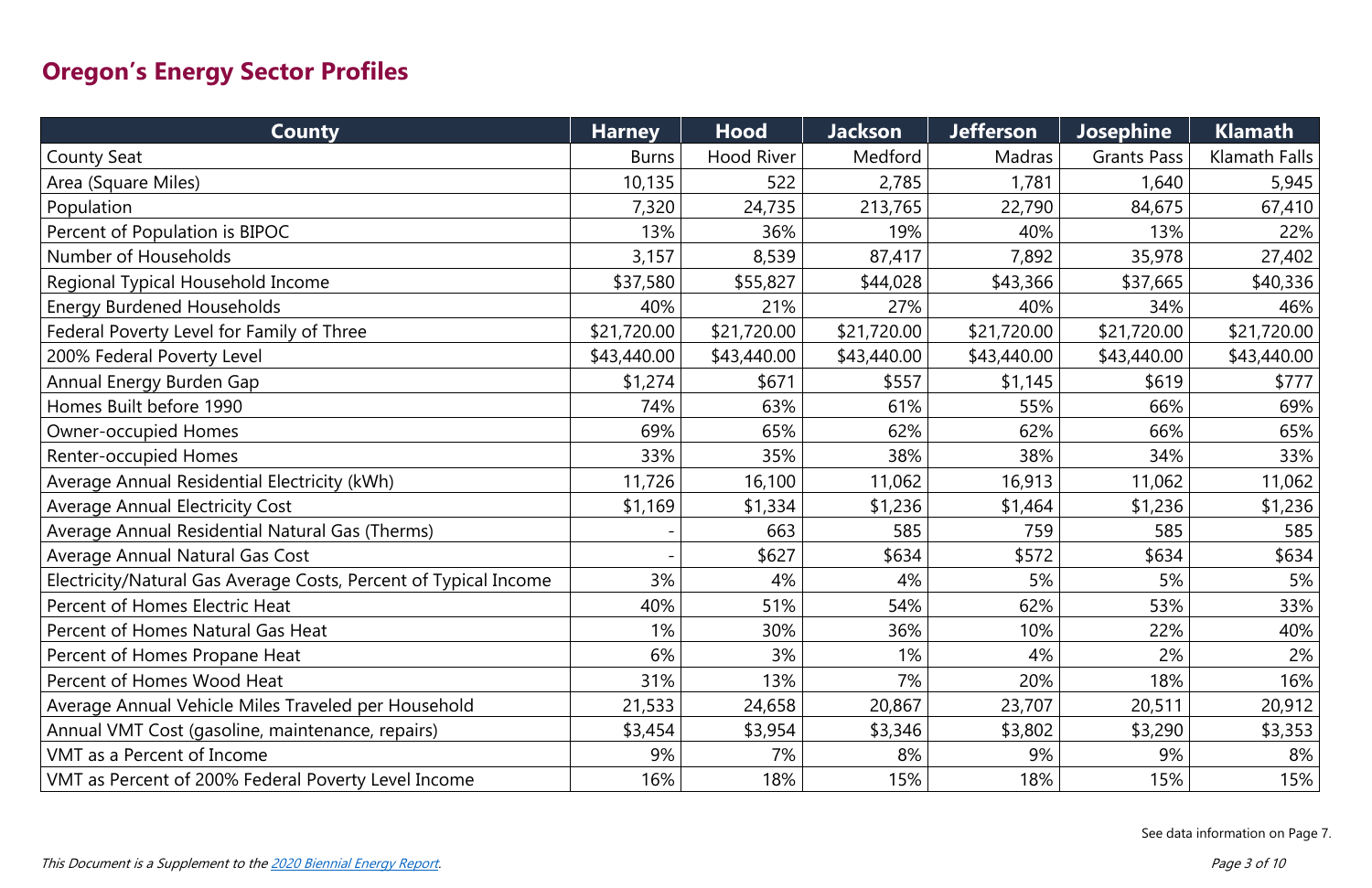| <b>County</b>                                                    | <b>Lake</b> | Lane        | Lincoln     | Linn        | <b>Malheur</b> | <b>Marion</b> |
|------------------------------------------------------------------|-------------|-------------|-------------|-------------|----------------|---------------|
| <b>County Seat</b>                                               | Lakeview    | Eugene      | Newport     | Albany      | Vale           | Salem         |
| Area (Square Miles)                                              | 7,490       | 4,554       | 980         | 2,291       | 9,888          | 1,185         |
| Population                                                       | 8,015       | 365,940     | 47,735      | 122,315     | 31,705         | 333,950       |
| Percent of Population is BIPOC                                   | 15%         | 18%         | 17%         | 15%         | 39%            | 34%           |
| Number of Households                                             | 3,494       | 150,780     | 21,110      | 47,030      | 10,138         | 116,861       |
| Regional Typical Household Income                                | \$32,369    | \$44,103    | \$42,101    | \$45,644    | \$39,652       | \$49,583      |
| <b>Energy Burdened Households</b>                                | 45%         | 29%         | 28%         | 26%         | 48%            | 28%           |
| Federal Poverty Level for Family of Three                        | \$21,720.00 | \$21,720.00 | \$21,720.00 | \$21,720.00 | \$21,720.00    | \$21,720.00   |
| 200% Federal Poverty Level                                       | \$43,440.00 | \$43,440.00 | \$43,440.00 | \$43,440.00 | \$43,440.00    | \$43,440.00   |
| Annual Energy Burden Gap                                         | \$861       | \$643       | \$532       | \$586       | \$799          | \$583         |
| Homes Built before 1990                                          | 67%         | 70%         | 67%         | 67%         | 78%            | 68%           |
| <b>Owner-occupied Homes</b>                                      | 60%         | 59%         | 64%         | 64%         | 60%            | 60%           |
| <b>Renter-occupied Homes</b>                                     | 40%         | 41%         | 36%         | 36%         | 40%            | 40%           |
| Average Annual Residential Electricity (kWh)                     | 14,181      | 11,131      | 12,412      | 14,115      | 13,300         | 9,582         |
| <b>Average Annual Electricity Cost</b>                           | \$1,361     | \$1,193     | \$1,218     | \$1,529     | \$1,261        | \$1,177       |
| Average Annual Residential Natural Gas (Therms)                  |             | 663         | 663         | 663         | 759            | 663           |
| Average Annual Natural Gas Cost                                  |             | \$627       | \$627       | \$627       | \$572          | \$627         |
| Electricity/Natural Gas Average Costs, Percent of Typical Income | 4%          | 4%          | 4%          | 5%          | 5%             | 4%            |
| Percent of Homes Electric Heat                                   | 39%         | 73%         | 62%         | 50%         | 54%            | 51%           |
| Percent of Homes Natural Gas Heat                                | 2%          | 18%         | 23%         | 37%         | 28%            | 42%           |
| Percent of Homes Propane Heat                                    | 6%          | 1%          | 2%          | 2%          | 4%             | $1\%$         |
| Percent of Homes Wood Heat                                       | 26%         | 7%          | 11%         | 9%          | 8%             | 4%            |
| Average Annual Vehicle Miles Traveled per Household              | 20,131      | 19,844      | 21,119      | 22,276      | 22,179         | 20,996        |
| Annual VMT Cost (gasoline, maintenance, repairs)                 | \$3,229     | \$3,182     | \$3,387     | \$3,572     | \$3,558        | \$3,367       |
| VMT as a Percent of Income                                       | 10%         | 7%          | 8%          | 8%          | 9%             | 7%            |
| VMT as Percent of 200% Federal Poverty Level Income              | 15%         | 15%         | 16%         | 16%         | 16%            | 16%           |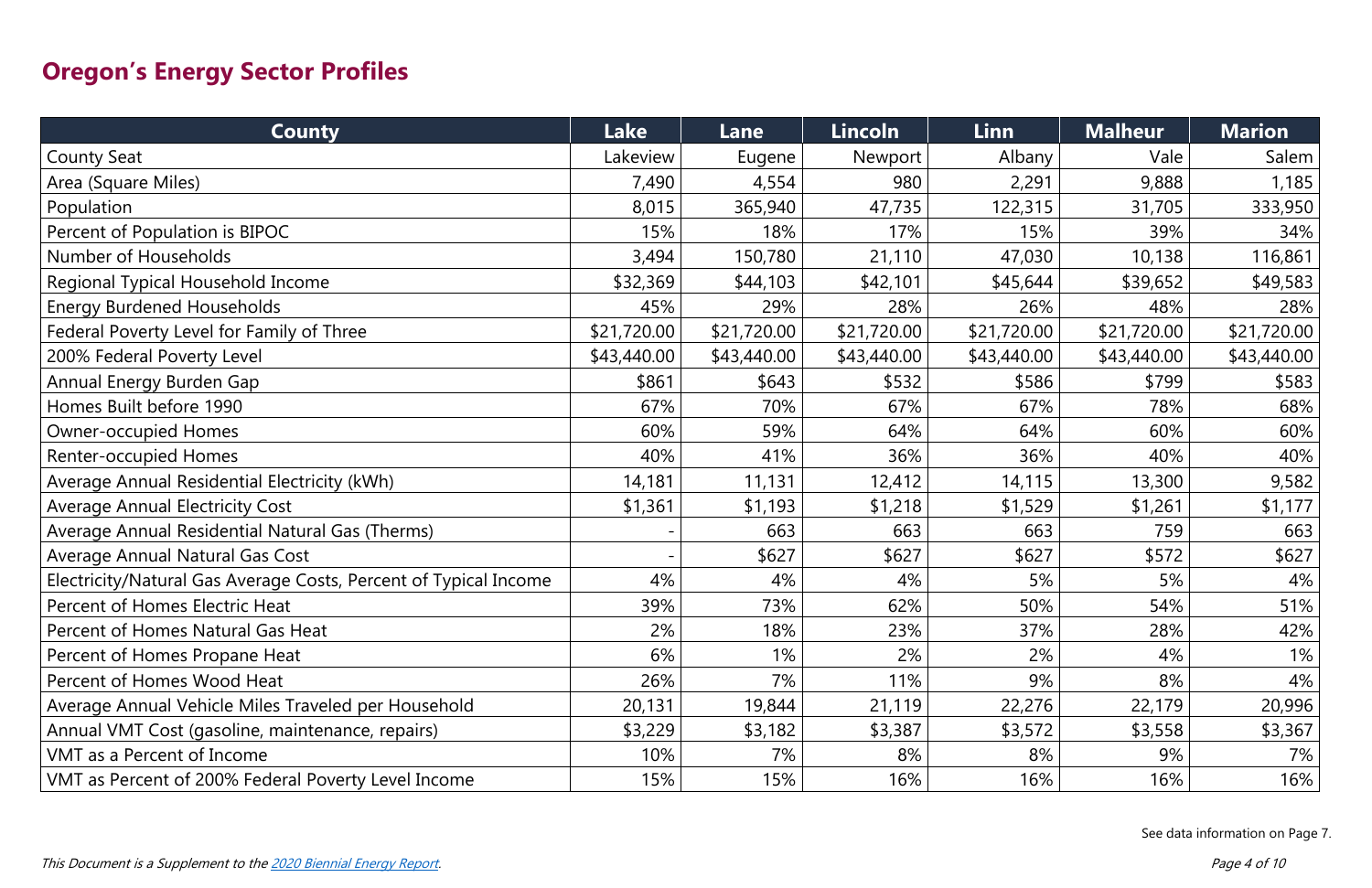| <b>County</b>                                                    | <b>Morrow</b> | <b>Multnomah</b> | <b>Polk</b>   | <b>Sherman</b> | <b>Tillamook</b> | <b>Umatilla</b> |
|------------------------------------------------------------------|---------------|------------------|---------------|----------------|------------------|-----------------|
| <b>County Seat</b>                                               | Heppner       | Portland         | <b>Dallas</b> | Moro           | Tillamook        | Pendleton       |
| Area (Square Miles)                                              | 2,033         | 435              | 741           | 823            | 1,102            | 3,215           |
| Population                                                       | 11,745        | 790,670          | 79,730        | 1,795          | 25,920           | 79,880          |
| Percent of Population is BIPOC                                   | 40%           | 30%              | 22%           | 8%             | 16%              | 34%             |
| Number of Households                                             | 3,959         | 321,968          | 29,692        | 736            | 10,816           | 26,886          |
| Regional Typical Household Income                                | \$48,614      | \$60,286         | \$49,583      | \$38,362       | \$42,581         | \$48,614        |
| <b>Energy Burdened Households</b>                                | 40%           | 24%              | 23%           | 38%            | 39%              | 29%             |
| Federal Poverty Level for Family of Three                        | \$21,720.00   | \$21,720.00      | \$21,720.00   | \$21,720.00    | \$21,720.00      | \$21,720.00     |
| 200% Federal Poverty Level                                       | \$43,440.00   | \$43,440.00      | \$43,440.00   | \$43,440.00    | \$43,440.00      | \$43,440.00     |
| Annual Energy Burden Gap                                         | \$1,122       | \$541            | \$662         | \$604          | \$658            | \$761           |
| Homes Built before 1990                                          | 63%           | 74%              | 56%           | 85%            | 63%              | 72%             |
| <b>Owner-occupied Homes</b>                                      | 70%           | 54%              | 64%           | 62%            | 72%              | 63%             |
| <b>Renter-occupied Homes</b>                                     | 30%           | 46%              | 36%           | 38%            | 28%              | 37%             |
| Average Annual Residential Electricity (kWh)                     | 13,205        | 9,582            | 10,587        | 13,205         | 12,621           | 15,397          |
| <b>Average Annual Electricity Cost</b>                           | \$1,396       | \$1,177          | \$1,006       | \$1,396        | \$1,228          | \$1,287         |
| Average Annual Residential Natural Gas (Therms)                  |               | 663              | 663           | 759            | 663              | 759             |
| <b>Average Annual Natural Gas Cost</b>                           |               | \$627            | \$627         | \$572          | \$627            | \$572           |
| Electricity/Natural Gas Average Costs, Percent of Typical Income | 3%            | 3%               | 3%            | 5%             | 4%               | 4%              |
| Percent of Homes Electric Heat                                   | 70%           | 43%              | 54%           | 60%            | 75%              | 57%             |
| Percent of Homes Natural Gas Heat                                | 8%            | 50%              | 34%           | 1%             | 1%               | 30%             |
| Percent of Homes Propane Heat                                    | 10%           | 1%               | 1%            | 2%             | 2%               | 4%              |
| Percent of Homes Wood Heat                                       | 8%            | 1%               | 7%            | 16%            | 18%              | $7\%$           |
| Average Annual Vehicle Miles Traveled per Household              | 24,602        | 16,985           | 22,595        | 22,489         | 22,499           | 23,432          |
| Annual VMT Cost (gasoline, maintenance, repairs)                 | \$3,945       | \$2,725          | \$3,623       | \$3,607        | \$3,608          | \$3,757         |
| <b>VMT</b> as a Percent of Income                                | 8%            | 5%               | 7%            | 9%             | 8%               | 8%              |
| VMT as Percent of 200% Federal Poverty Level Income              | 18%           | 13%              | 17%           | 17%            | 17%              | 17%             |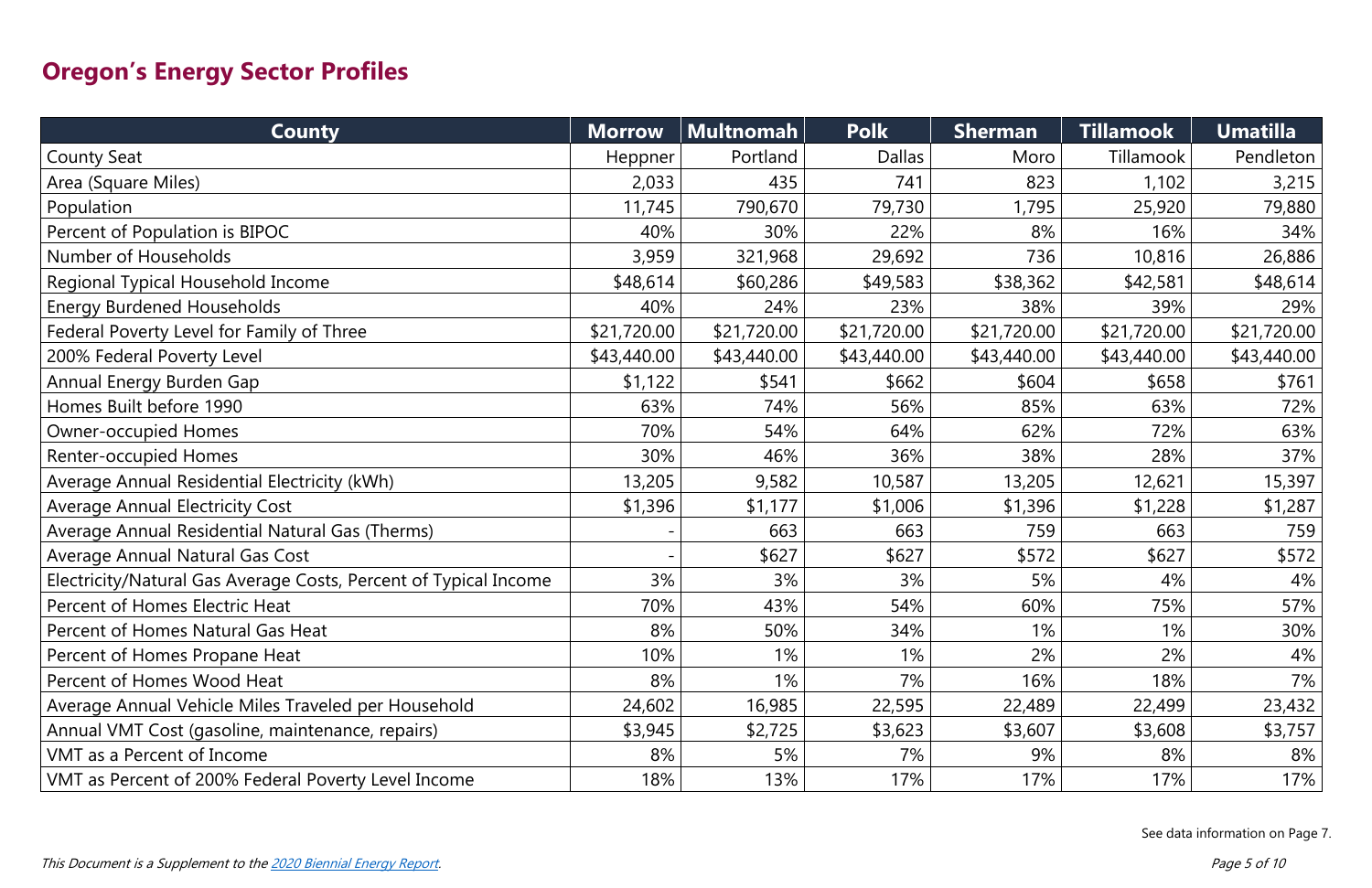| <b>County</b>                                                    | <b>Union</b> | <b>Wallowa</b> | <b>Wasco</b> | Washington  | <b>Wheeler</b> | Yamhill     |
|------------------------------------------------------------------|--------------|----------------|--------------|-------------|----------------|-------------|
| <b>County Seat</b>                                               | La Grande    | Enterprise     | The Dalles   | Hillsboro   | Fossil         | McMinnville |
| Area (Square Miles)                                              | 2,037        | 3,145          | 2,381        | 724         | 1,715          | 716         |
| Population                                                       | 26,745       | 7,140          | 26,700       | 583,595     | 1,465          | 104,990     |
| Percent of Population is BIPOC                                   | 11%          | 7%             | 25%          | 34%         | 15%            | 23%         |
| Number of Households                                             | 10,481       | 3,165          | 10,266       | 216,507     | 661            | 36,197      |
| Regional Typical Household Income                                | \$43,822     | \$40,581       | \$43,422     | \$60,286    | \$33,487       | \$60,286    |
| <b>Energy Burdened Households</b>                                | 30%          | 36%            | 25%          | 16%         | 51%            | 22%         |
| Federal Poverty Level for Family of Three                        | \$21,720.00  | \$21,720.00    | \$21,720.00  | \$21,720.00 | \$21,720.00    | \$21,720.00 |
| 200% Federal Poverty Level                                       | \$43,440.00  | \$43,440.00    | \$43,440.00  | \$43,440.00 | \$43,440.00    | \$43,440.00 |
| Annual Energy Burden Gap                                         | \$712        | \$1,035        | \$597        | \$497       | \$941          | \$680       |
| Homes Built before 1990                                          | 77%          | 76%            | 74%          | 53%         | 68%            | 57%         |
| <b>Owner-occupied Homes</b>                                      | 64%          | 67%            | 65%          | 60%         | 70%            | 67%         |
| <b>Renter-occupied Homes</b>                                     | 36%          | 33%            | 35%          | 40%         | 30%            | 33%         |
| Average Annual Residential Electricity (kWh)                     | 11,726       | 11,062         | 13,628       | 9,582       | 13,205         | 14,161      |
| <b>Average Annual Electricity Cost</b>                           | \$1,169      | \$1,236        | \$1,651      | \$1,177     | \$1,396        | \$987       |
| Average Annual Residential Natural Gas (Therms)                  | 585          |                | 663          | 663         |                | 663         |
| <b>Average Annual Natural Gas Cost</b>                           | \$634        |                | \$627        | \$627       |                | \$627       |
| Electricity/Natural Gas Average Costs, Percent of Typical Income | 4%           | 3%             | 5%           | 3%          | 4%             | 3%          |
| Percent of Homes Electric Heat                                   | 32%          | 29%            | 73%          | 44%         | 34%            | 65%         |
| Percent of Homes Natural Gas Heat                                | 46%          | $1\%$          | 12%          | 52%         | 1%             | 23%         |
| Percent of Homes Propane Heat                                    | 4%           | 19%            | 2%           | 1%          | 12%            | 2%          |
| Percent of Homes Wood Heat                                       | 15%          | 34%            | 11%          | 2%          | 36%            | 7%          |
| Average Annual Vehicle Miles Traveled per Household              | 21,745       | 21,954         | 22,452       | 19,897      | 21,448         | 23,243      |
| Annual VMT Cost (gasoline, maintenance, repairs)                 | \$3,487      | \$3,520        | \$3,600      | \$3,192     | \$3,440        | \$3,729     |
| <b>VMT</b> as a Percent of Income                                | 8%           | 9%             | 8%           | 5%          | 10%            | 6%          |
| VMT as Percent of 200% Federal Poverty Level Income              | 16%          | 16%            | 17%          | 15%         | 16%            | 17%         |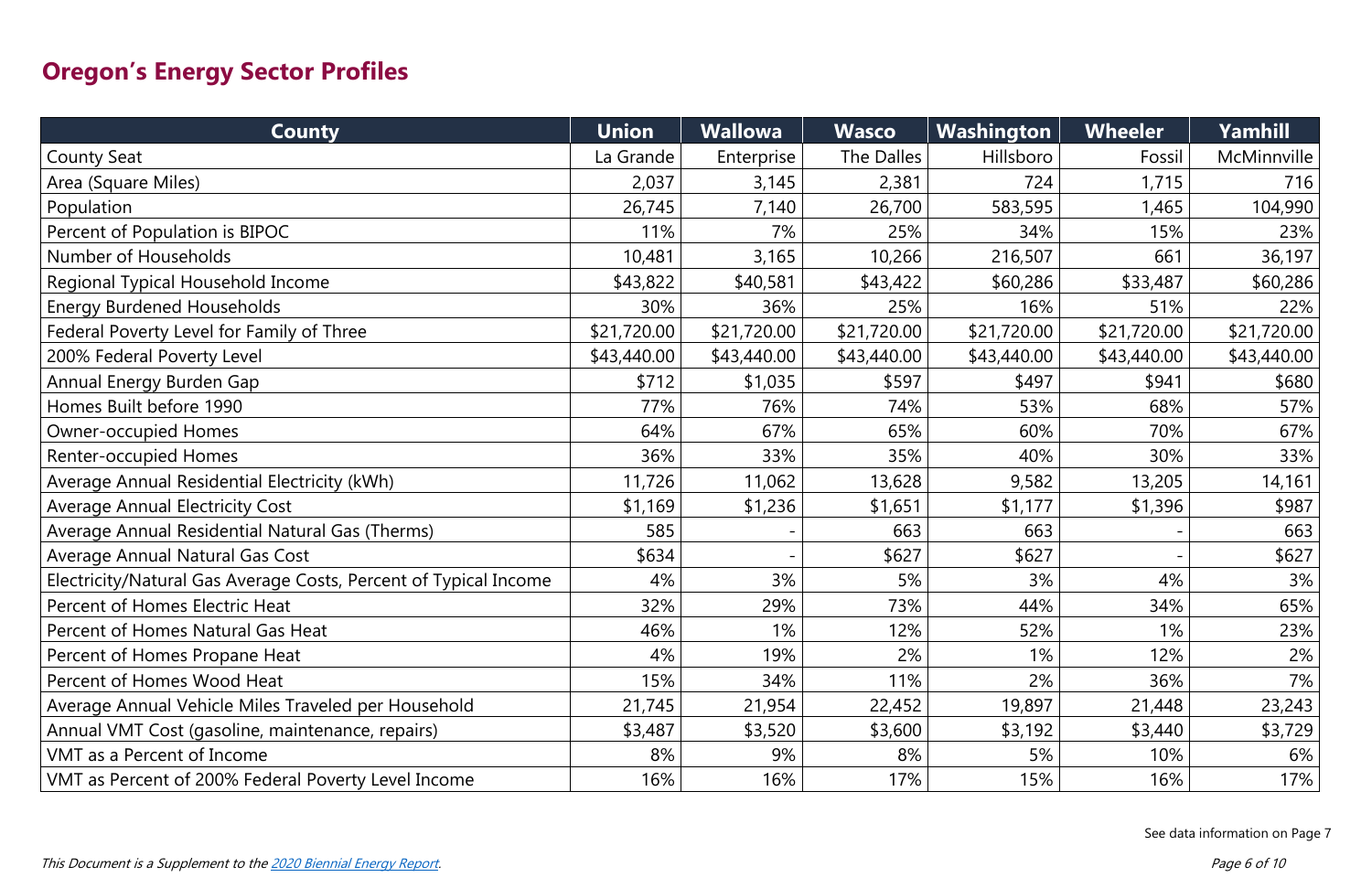### **About the Data**

The profiles above for Oregon counties are a sample of residential data related to population, demographics, income, energy and transportation burden, and household characteristics. They paint a picture of how energy is used in each county, along with the nexus between energy and other important community attributes.

The table below shows the average of all Oregon counties across these data points. See endnotes for data sources.

|       | <b>Average All Counties Title in County Tables</b> | <b>Description</b>                                                                                                                    | <b>Data Source</b>                      |
|-------|----------------------------------------------------|---------------------------------------------------------------------------------------------------------------------------------------|-----------------------------------------|
|       | <b>County Seat</b>                                 | County seat is used to assign serving utility for energy data.                                                                        | OR Blue Book <sup>1</sup>               |
| 2,072 | Area (Square Miles)                                | Size of counties in square miles.                                                                                                     | OR Blue Book <sup>1</sup>               |
|       | 111,785   Population                               | County population.                                                                                                                    | OR Blue Book <sup>1</sup>               |
|       | 19%   Percent of Population is BIPOC               | Percent of county residents that are Black, Indigenous, or People of                                                                  | OR AHA Tool <sup>2</sup>                |
|       |                                                    | Color.                                                                                                                                |                                         |
|       | 44,218 Number of Households                        | Includes single family and multi-family homes.                                                                                        | OR AHA Tool <sup>2</sup>                |
|       | 32%   Regional Typical Household<br>Income         | Households where energy costs exceed 6% of the household income.                                                                      | OR AHA Tool <sup>2</sup>                |
|       | \$20,578   Energy Burdened Households              | Federal Poverty Level for a family of 3 in Oregon, as determined by<br>U.S. Department of Health and Human Services' 2019 Guidelines. | Federal Poverty Guidelines <sup>3</sup> |
|       | \$43,156   Federal Poverty Level for Family        | This is calculated for a family of 3 to demonstrate eligibility for                                                                   | Calculated based on                     |
|       | of Three                                           | Weatherization Assistance Program funds: a household's income                                                                         | Federal Poverty Guidelines <sup>3</sup> |
|       |                                                    | must be at or below 200% of Federal Poverty Level to be eligible. <sup>4</sup>                                                        |                                         |
|       | \$706   200% Federal Poverty Level                 | Annual Energy Burden Gap is the amount of money that a 200% of                                                                        | OR AHA Tool <sup>2</sup>                |
|       |                                                    | Federal Poverty Level household would need in order to reduce their                                                                   |                                         |
|       |                                                    | annual energy burden to become 6% of their income. <sup>5</sup>                                                                       |                                         |
|       | \$45,330 Annual Energy Burden Gap                  | The Regional Typical Household assumes a household income that is                                                                     | $H+T$ Index <sup>6</sup>                |
|       |                                                    | the median income for a region $-$ in this case, the region is the                                                                    |                                         |
|       |                                                    | specific County.                                                                                                                      |                                         |
| 67%   | Homes Built before 1990                            | Older homes, such as those built before 1990, tend to use more                                                                        | OR AHA Tool <sup>2</sup>                |
|       |                                                    | energy per square foot than homes built under more-recent building                                                                    |                                         |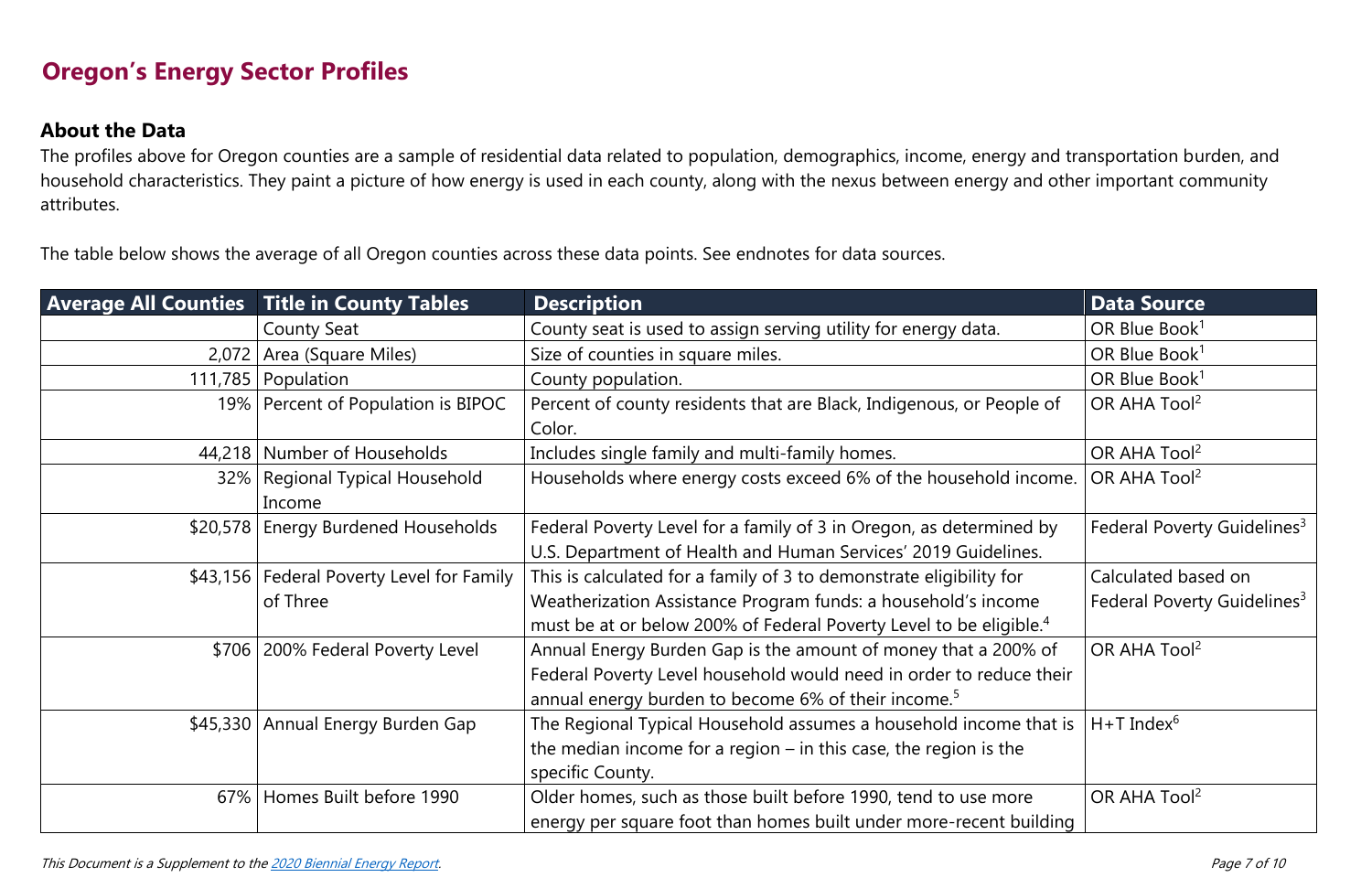|                                                                           | energy codes. Age of the home is often used to prioritize<br>weatherization services. For more information on household<br>characteristics, see Residential Sector Profile.                                                                                                                                                     |                             |
|---------------------------------------------------------------------------|---------------------------------------------------------------------------------------------------------------------------------------------------------------------------------------------------------------------------------------------------------------------------------------------------------------------------------|-----------------------------|
| 65%   Owner-occupied Homes                                                | Owned housing units, including single family, townhomes,<br>condominiums, and manufactured homes.                                                                                                                                                                                                                               | $H+T$ Index <sup>9</sup>    |
| 35%   Renter-occupied Homes                                               | Rented housing units, including single family, townhomes,<br>condominiums, and manufactured homes.                                                                                                                                                                                                                              | $H+T$ Index <sup>9</sup>    |
| 12,642 kWh   Average Annual Residential<br>Electricity (kWh) <sup>i</sup> | Average residential electricity use for the utility serving a particular<br>county. Note that where more than one electric utility serves a<br>county, costs are for the utility serving the county seat. To determine<br>utilities serving a specific address, see ODOE's Find Your Utility<br>interactive map. <sup>7</sup>   | OPUC Stat Book <sup>8</sup> |
| \$1,290 Average Annual Electricity Cost                                   | Average residential electricity costs for the utility serving a particular<br>county. Note that where more than one electric utility serves a<br>county, costs are for the utility serving the county seat. To determine<br>utilities serving a specific address, see ODOE's Find Your Utility<br>interactive map. <sup>7</sup> | OPUC Stat Book <sup>8</sup> |
| 673 therms   Average Annual Residential<br>Natural Gas (Therms)           | Average annual natural gas use in homes, for those counties that<br>have natural gas service. Therm is a standard metric of gas for billing<br>purposes."                                                                                                                                                                       | OPUC Stat Book <sup>8</sup> |
| \$615   Average Annual Natural Gas<br>Cost                                | Average annual residential cost for natural gas, for those counties<br>that have natural gas service.                                                                                                                                                                                                                           | OPUC Stat Book <sup>8</sup> |

<sup>&</sup>lt;sup>i</sup> A kilowatt-hour (kWh) is a measure of electricity use over time. A kWh is one thousand watt-hours, or the electric used by a 10-watt lamp for 100 hours. A one-thousand-watt appliance, like a space heater, would use one <sup>ii</sup> A therm is about 100,000 British Thermal Units. One British Thermal Unit (BTU) is the amount of heat required to raise the temperature of one pound of water one-degree Fahrenheit.

This Document is a Supplement to th[e 2020 Biennial Energy Report.](https://energyinfo.oregon.gov/BER)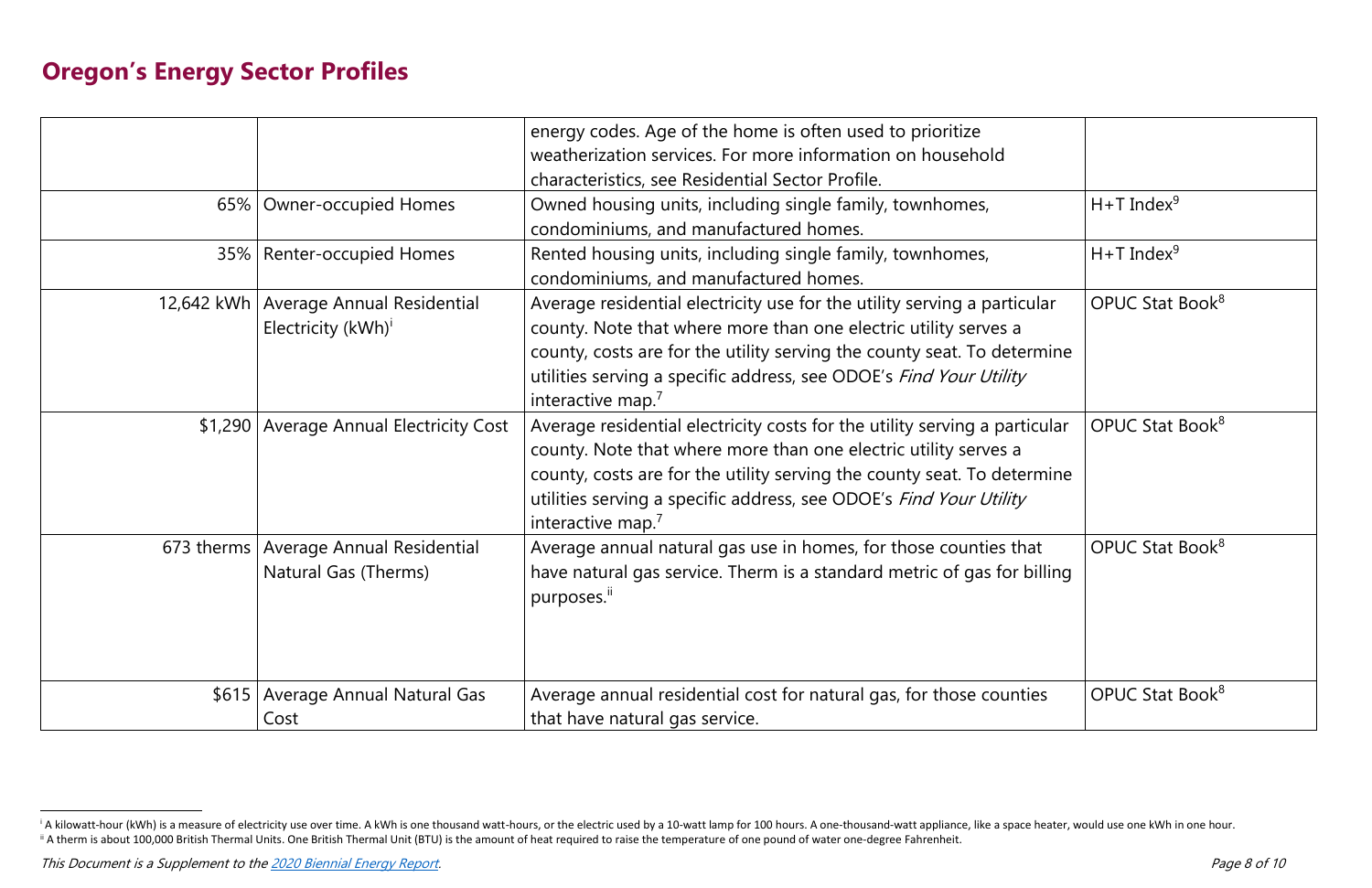|         |                                             | Note that not all Oregon counties have natural gas service. To            |                             |
|---------|---------------------------------------------|---------------------------------------------------------------------------|-----------------------------|
|         |                                             | determine utilities serving a specific address, see ODOE's Find Your      |                             |
|         |                                             | Utility interactive map. <sup>7</sup>                                     |                             |
|         | 4%   Electricity/Natural Gas Average        | This is a calculation based on the average energy costs of a county       | OPUC Stat Book <sup>8</sup> |
|         | Costs, Percent of Typical                   | and the regional typical household income (above). Note that where        |                             |
|         | Income                                      | more than one electric utility serves a county, costs are for the utility |                             |
|         |                                             | serving the county seat. To determine utilities serving a specific        |                             |
|         |                                             | address, see ODOE's Find Your Utility interactive map. <sup>7</sup>       |                             |
|         | 51%   Percent of Homes Electric Heat        | Percent of households that primarily use electricity to heat their        | OR AHA Tool <sup>2</sup>    |
|         |                                             | homes, including electric furnaces, boilers, heat pumps, and zonal        |                             |
|         |                                             | heat.                                                                     |                             |
|         | 23%   Percent of Homes Natural Gas          | Percent of households that primarily use natural gas to heat their        | OR AHA Tool <sup>2</sup>    |
|         | Heat                                        | homes, including natural gas furnaces, boilers, wall units, and stoves.   |                             |
|         | 4%   Percent of Homes Propane Heat          | Percent of households that primarily use propane to heat their            | OR AHA Tool <sup>2</sup>    |
|         |                                             | homes, including propane furnaces, boilers, wall units, and stoves.       |                             |
|         | 14%   Percent of Homes Wood Heat            | Percent of households that primarily use wood to heat their homes,        | OR AHA Tool <sup>2</sup>    |
|         |                                             | including wood stoves and pellet stoves.                                  |                             |
|         | 21,701 miles   Average Annual Vehicle Miles | Annual vehicle miles traveled by all vehicles in a household, using the   | $H+T$ Index <sup>9</sup>    |
|         | <b>Traveled per Household</b>               | vehicle use methodology from $H+T$ Index. <sup>10</sup>                   |                             |
|         |                                             |                                                                           |                             |
|         |                                             | Note that the H+T Index's VMT methodology differs from VMT                |                             |
|         |                                             | collected and used by Oregon Department of Transportation. III            |                             |
| \$3,481 | Annual VMT Cost (gasoline,                  | Annual VMT cost per household over a year includes gasoline,              | $H+T$ Index <sup>9</sup>    |
|         | maintenance, repairs)                       | maintenance, and repairs, but does not include the cost to acquire a      |                             |
|         |                                             | vehicle (like monthly car payments).                                      |                             |

iii The Vehicle Miles Traveled (VMT) estimates from the national Center for Neighborhood Technology (CNT) source were used in this effort, which differ from VMT collected by Oregon Department of Transportation. The CNT Hou (H&T) Index data calculates VMT per vehicle, based on a model of urban, suburban, and rural driving habits combined with state population estimates. In comparison, ODOT calculates VMT on roads, as submitted annually to Fed (FHWA), by conducting physical counts of vehicles with sampling rates that favor state-owned roads.